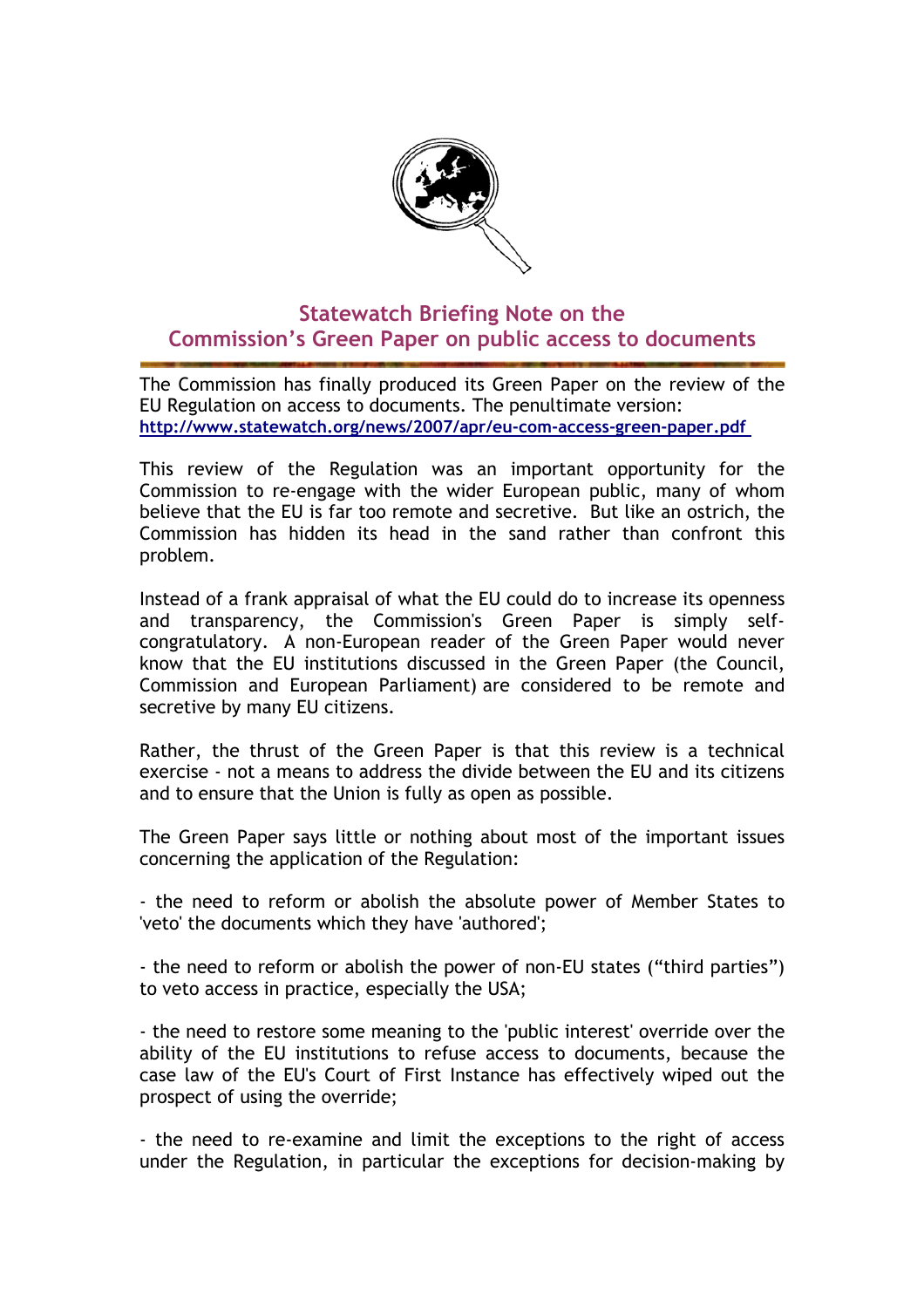the EU institutions, in light of the developing openness of the public meetings of the Council; and

- the need to extend access to documents in practice by clarifying and reinforcing the obligation of the EU institutions to establish full registers of documents and to make as many documents as possible accessible via the registers.

The Commission notes that the number of requests it receives have more than doubled while the number of requests to the Council:

*"remains stable largely due to the increasing number of documents made directly available on the Council's register"(Point 1)* 

It then observes that:

*"there is room for improvement as regards – the scope of the registers, in particular those of the Commission [and] the number of documents or the amount of information made directly accessible to the public"(Point 1.5)*

The Commission does not need to "improve" its public register it needs, six years on, to actually implement Article 11 of the Regulation which says that "References to documents shall be recorded in the register without delay" – this obligation is not optional. See *Statewatch's* complaints lodged with the European Ombudsman against the Commission on its public register: **<http://www.statewatch.org/news/2007/apr/statewatch-ombuds-cases-april-2007.pdf>**

As to Article 12 ("Direct access" to full-text documents) of the Regulation the Commission say that as regards lawmaking:

*"many of these documents are accessible with their full text" (Point 5.1)*

This is largely true of the Council and the European Parliament but certainly not of the Commission.

The Commission fails to recognise the obvious namey, that if it provided a proper public register then it would receive many fewer requests.

Furthermore, there is no attempt to address the great majority of the issues raised by the European Parliament in its 2006 recommendation for a legislative proposal of the Commission on this issue, adopted unanimously: **<http://www.statewatch.org/news/2007/apr/cashman-access-final.pdf>** 

This includes revised rules concerning in particular the drafting and accessibility of legislative texts, rules relating to non-legislative documents, classification, Member States' documents, and some of the practicalities of ensuring access to documents.

The Commission instead seems concerned with effectively reducing access, calling in particular for strengthening the rules on 'confidentiality' of documents, excluding 'excessive and improper' requests for documents, and